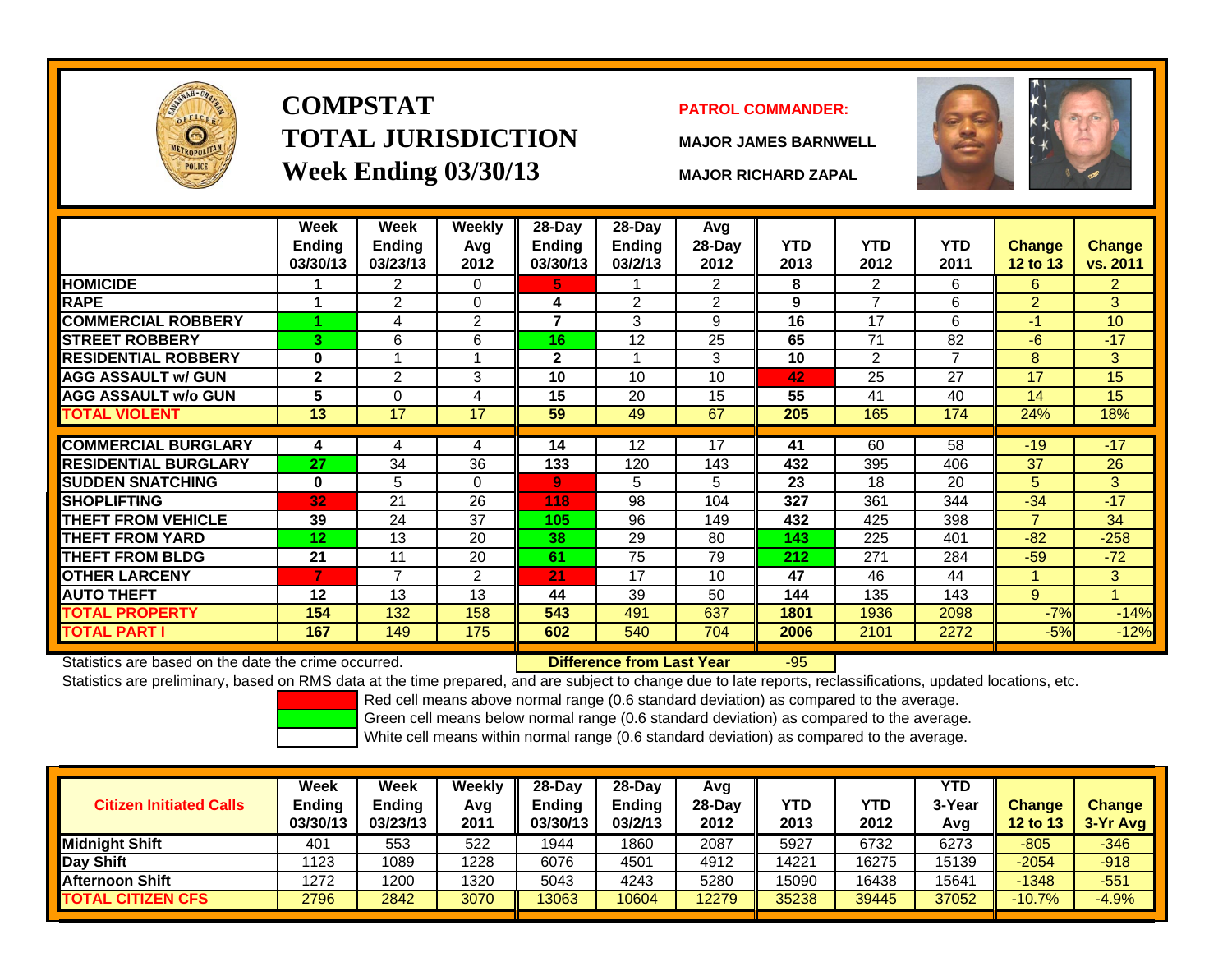

**COMPSTATWEST CHATHAM PRECINCTWeek Ending 03/30/13**

**PRECINCT COMMANDER:**

**CAPT. PHILIP REILLEY**



|                              | Week                 | Week           | Weekly         | $28$ -Day      | $28-Day$       | <b>Avg</b>     |                |                |                |                |                 |
|------------------------------|----------------------|----------------|----------------|----------------|----------------|----------------|----------------|----------------|----------------|----------------|-----------------|
|                              | <b>Ending</b>        | <b>Ending</b>  | Avg            | Ending         | <b>Ending</b>  | 28-Day         | <b>YTD</b>     | <b>YTD</b>     | <b>YTD</b>     | <b>Change</b>  | <b>Change</b>   |
|                              | 03/30/13             | 03/23/13       | 2012           | 03/30/13       | 03/2/13        | 2012           | 2013           | 2012           | 2011           | 12 to 13       | vs. 2011        |
| <b>HOMICIDE</b>              | 0                    |                | 0              |                | 0              | 0              |                | $\Omega$       | $\Omega$       |                |                 |
| <b>RAPE</b>                  | $\bf{0}$             | $\Omega$       | $\Omega$       |                |                |                | $\mathbf{2}$   | 3              |                | $-1$           | 1               |
| <b>COMMERCIAL ROBBERY</b>    | $\bf{0}$             | $\overline{2}$ | 0              | $\overline{2}$ |                | $\overline{2}$ | 4              | $\overline{2}$ | $\Omega$       | $\overline{2}$ | 4               |
| <b>STREET ROBBERY</b>        | $\bf{0}$             | 0              |                | 2              | 0              | 3              | 12             | 14             | 6              | $-2$           | 6               |
| <b>RESIDENTIAL ROBBERY</b>   | $\bf{0}$             | $\Omega$       | 0              |                | $\Omega$       | $\Omega$       | $\mathbf{2}$   | $\Omega$       |                | $\overline{2}$ | 1               |
| <b>AGG ASSAULT w/ GUN</b>    | $\bf{0}$             | $\Omega$       | 0              |                |                |                | 4              | 4              | $\overline{ }$ | $\Omega$       | $-3$            |
| <b>AGG ASSAULT w/o GUN</b>   | $\overline{2}$       | 0              |                | 4              | 3              | 2              | $\overline{7}$ | $\overline{7}$ | 13             | $\Omega$       | $-6$            |
| <b>TOTAL VIOLENT</b>         | 2 <sup>1</sup>       | 3              | $\overline{2}$ | 12             | $6\phantom{1}$ | 9              | 32             | 30             | 28             | 7%             | 14%             |
|                              |                      |                |                |                |                |                |                |                |                |                |                 |
| <b>COMMERCIAL BURGLARY</b>   | $\bf{0}$             | $\overline{2}$ |                | 3              | $\overline{2}$ | 3              | 8              | 3              | 8              | 5              | $\mathbf{0}$    |
| <b>IRESIDENTIAL BURGLARY</b> | 4                    | 13             | 6              | 25             | 23             | 23             | 85             | 51             | 56             | 34             | 29              |
| <b>SUDDEN SNATCHING</b>      | $\bf{0}$             | $\Omega$       | 0              | $\bf{0}$       | $\Omega$       |                | $\bf{0}$       |                | 2              | $-1$           | $-2$            |
| <b>SHOPLIFTING</b>           | 5                    | $\overline{2}$ | 2              | 15             | 12             | 10             | 42             | 40             | 32             | $\overline{2}$ | 10 <sup>1</sup> |
| <b>THEFT FROM VEHICLE</b>    | 3                    | $\overline{2}$ | 5              | 14             | 19             | 22             | 66             | 60             | 68             | 6              | $-2$            |
| <b>THEFT FROM YARD</b>       | $\blacktriangleleft$ | 3              | 3              | 4              | 5              | 13             | 20             | 42             | 63             | $-22$          | $-43$           |
| <b>THEFT FROM BLDG</b>       | 6                    | 0              | 3              | 8              | 14             | 12             | 32             | 44             | 46             | $-12$          | $-14$           |
| <b>OTHER LARCENY</b>         | $\overline{2}$       | 0              | $\Omega$       | 3              |                | 2              | 4              | 8              | 12             | $-4$           | $-8$            |
| <b>AUTO THEFT</b>            | $\mathbf{2}$         | $\overline{2}$ | $\overline{2}$ | 6              | 5              | $\overline{ }$ | 21             | 18             | 42             | 3              | $-21$           |
| <b>TOTAL PROPERTY</b>        | 23                   | 24             | 23             | 78             | 81             | 91             | 278            | 267            | 329            | 4%             | $-16%$          |
| <b>TOTAL PART I</b>          | 25                   | 27             | 25             | 90             | 87             | 101            | 310            | 297            | 357            | 4%             | $-13%$          |

Statistics are based on the date the crime occurred. **Difference from Last Year** 

Statistics are preliminary, based on RMS data at the time prepared, and are subject to change due to late reports, reclassifications, updated locations, etc.

13

Red cell means above normal range (0.6 standard deviation) as compared to the average.

Green cell means below normal range (0.6 standard deviation) as compared to the average.

| <b>Citizen Initiated Calls</b> | Week<br>Ending<br>03/30/13 | <b>Week</b><br><b>Ending</b><br>03/23/13 | Weekly<br>Avg<br>2011 | $28-Day$<br><b>Ending</b><br>03/30/13 | 28-Dav<br><b>Ending</b><br>03/2/13 | Avg<br>28-Day<br>2012 | YTD<br>2013 | YTD<br>2012 | <b>YTD</b><br>3-Year<br>Avg | <b>Change</b><br><b>12 to 13</b> | <b>Change</b><br>3-Yr Avg |
|--------------------------------|----------------------------|------------------------------------------|-----------------------|---------------------------------------|------------------------------------|-----------------------|-------------|-------------|-----------------------------|----------------------------------|---------------------------|
| <b>Midnight Shift</b>          | 103                        | 121                                      | 100                   | 413                                   | 370                                | 401                   | 1191        | 1257        | 1208                        | $-66$                            | $-17$                     |
| Day Shift                      | 252                        | 210                                      | 248                   | 2424                                  | 931                                | 993                   | 2962        | 3159        | 3075                        | $-197$                           | $-113$                    |
| <b>Afternoon Shift</b>         | 252                        | 270                                      | 271                   | 1013                                  | 731                                | 1086                  | 3131        | 3278        | 3188                        | $-147$                           | $-57$                     |
| <b>TOTAL CITIZEN CFS</b>       | 607                        | 607                                      | 620                   | 3850                                  | 2032                               | 2479                  | 7284        | 7694        | 7471                        | $-5.3%$                          | $-2.5%$                   |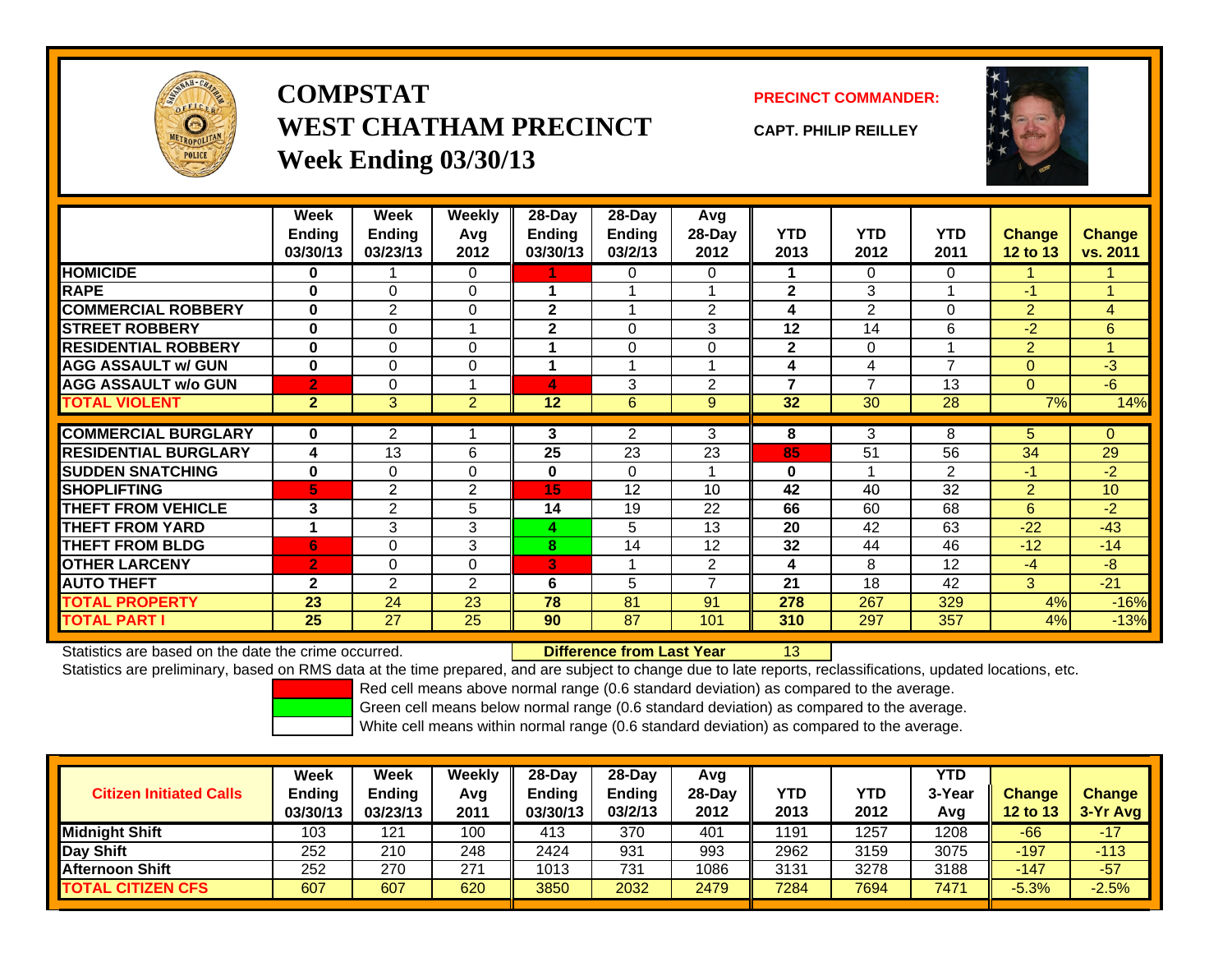

# **COMPSTATDOWNTOWN PRECINCTWeek Ending 03/30/13**

#### **PRECINCT COMMANDER:**

**CAPT. MIKE WILKINS**



|                             | Week           | Week           | Weekly         | 28-Day         | 28-Day        | Avg            |                |                |                |                |                |
|-----------------------------|----------------|----------------|----------------|----------------|---------------|----------------|----------------|----------------|----------------|----------------|----------------|
|                             | <b>Ending</b>  | Ending         | Avg            | Ending         | <b>Ending</b> | 28-Day         | <b>YTD</b>     | <b>YTD</b>     | <b>YTD</b>     | <b>Change</b>  | <b>Change</b>  |
|                             | 03/30/13       | 03/23/13       | 2012           | 03/30/13       | 03/2/13       | 2012           | 2013           | 2012           | 2011           | 12 to 13       | vs. 2011       |
| <b>HOMICIDE</b>             | 0              | 0              | $\Omega$       | 2              | 0             |                | $\mathbf{2}$   | $\Omega$       | $\overline{2}$ | $\overline{2}$ | $\Omega$       |
| <b>RAPE</b>                 | $\bf{0}$       | $\overline{2}$ | $\Omega$       | $\overline{2}$ |               | $\Omega$       | 3              | 2              |                |                | $\overline{2}$ |
| <b>COMMERCIAL ROBBERY</b>   | $\mathbf{0}$   | 1              | $\Omega$       |                |               |                | $\mathbf{2}$   | $\overline{2}$ | 0              | $\Omega$       | $\overline{2}$ |
| <b>STREET ROBBERY</b>       | 1              | $\overline{2}$ | $\overline{2}$ | 4              | 5             | 8              | 20             | 24             | 22             | -4             | $-2$           |
| <b>RESIDENTIAL ROBBERY</b>  | $\bf{0}$       | $\Omega$       | 0              | $\bf{0}$       | $\Omega$      | и              | $\mathbf{2}$   | $\Omega$       | 1              | 2              |                |
| <b>AGG ASSAULT w/ GUN</b>   | 1              |                |                | $\mathbf 2$    |               | $\overline{2}$ | 7              | 4              | 6              | 3 <sup>1</sup> |                |
| <b>AGG ASSAULT w/o GUN</b>  | $\bf{0}$       | $\Omega$       |                |                | 4             | 5              | 13             | 12             | 8              |                | 5              |
| <b>TOTAL VIOLENT</b>        | $\overline{2}$ | 6              | 4              | 12             | 12            | 17             | 49             | 44             | 40             | 11%            | 23%            |
| <b>COMMERCIAL BURGLARY</b>  | $\bf{0}$       | 0              |                | 0              |               | 2              | $\mathbf{2}$   | 11             | 8              | -9             | -6             |
| <b>RESIDENTIAL BURGLARY</b> | 4              | $\Omega$       | 3              | 10             | 11            | 12             | 36             | 42             | 38             | -6             | $-2$           |
| <b>SUDDEN SNATCHING</b>     | $\bf{0}$       | 5              | $\Omega$       | 7              | $\Omega$      | $\overline{2}$ | 13             | 8              | 5              | 5              | 8              |
| <b>SHOPLIFTING</b>          | 3              |                | 3              | 13             | 9             | 11             | 35             | 39             | 33             | -4             | $\overline{2}$ |
| <b>THEFT FROM VEHICLE</b>   | 9              | 5              | 7              | 22             | 25            | 29             | 76             | 101            | 75             | $-25$          |                |
| <b>THEFT FROM YARD</b>      | 3              | 7              | 5              | 17             | 5             | 19             | 49             | 36             | 101            | 13             | $-52$          |
| <b>THEFT FROM BLDG</b>      | 4              | 4              | 5              | 14             | 13            | 18             | 45             | 60             | 58             | $-15$          | $-13$          |
| <b>OTHER LARCENY</b>        | 1              | 2              |                | 4              |               | $\overline{2}$ | $\overline{7}$ | 10             | 15             | -3             | $-8$           |
| <b>AUTO THEFT</b>           | 3              | 4              | $\overline{2}$ | 10             | 8             | 8              | 31             | 29             | 17             | $\overline{2}$ | 14             |
| TOTAL PROPERTY              | 27             | 28             | 25             | 97             | 73            | 104            | 294            | 336            | 350            | $-13%$         | $-16%$         |
| <b>TOTAL PART I</b>         | 29             | 34             | 30             | 109            | 85            | 121            | 343            | 380            | 390            | $-10%$         | $-12%$         |

Statistics are based on the date the crime occurred. **Difference from Last Year** 

#### r -37

Statistics are preliminary, based on RMS data at the time prepared, and are subject to change due to late reports, reclassifications, updated locations, etc.

Red cell means above normal range (0.6 standard deviation) as compared to the average.

Green cell means below normal range (0.6 standard deviation) as compared to the average.

| <b>Citizen Initiated Calls</b> | Week<br><b>Ending</b><br>03/30/13 | Week<br><b>Ending</b><br>03/23/13 | Weekly<br>Avg<br>2011 | 28-Day<br><b>Ending</b><br>03/30/13 | 28-Day<br>Ending<br>03/2/13 | Avg<br>28-Dav<br>2012 | YTD<br>2013 | YTD<br>2012 | <b>YTD</b><br>3-Year<br>Avg | <b>Change</b><br><b>12 to 13</b> | <b>Change</b><br>3-Yr Avg |
|--------------------------------|-----------------------------------|-----------------------------------|-----------------------|-------------------------------------|-----------------------------|-----------------------|-------------|-------------|-----------------------------|----------------------------------|---------------------------|
| Midnight Shift                 | 87                                | 160                               | 120                   | 488                                 | 405                         | 480                   | 1394        | 1597        | 1478                        | $-203$                           | $-84$                     |
| Day Shift                      | 179                               | 225                               | 210                   | 882                                 | 776                         | 838                   | 2537        | 2912        | 2665                        | $-375$                           | $-128$                    |
| <b>Afternoon Shift</b>         | 213                               | 219                               | 222                   | 980                                 | 731                         | 889                   | 2702        | 2821        | 2708                        | $-119$                           | $-6$                      |
| <b>TOTAL CITIZEN CFS</b>       | 479                               | 604                               | 552                   | 2350                                | 1912                        | 2207                  | 6633        | 7330        | 6851                        | $-9.5%$                          | $-3.2%$                   |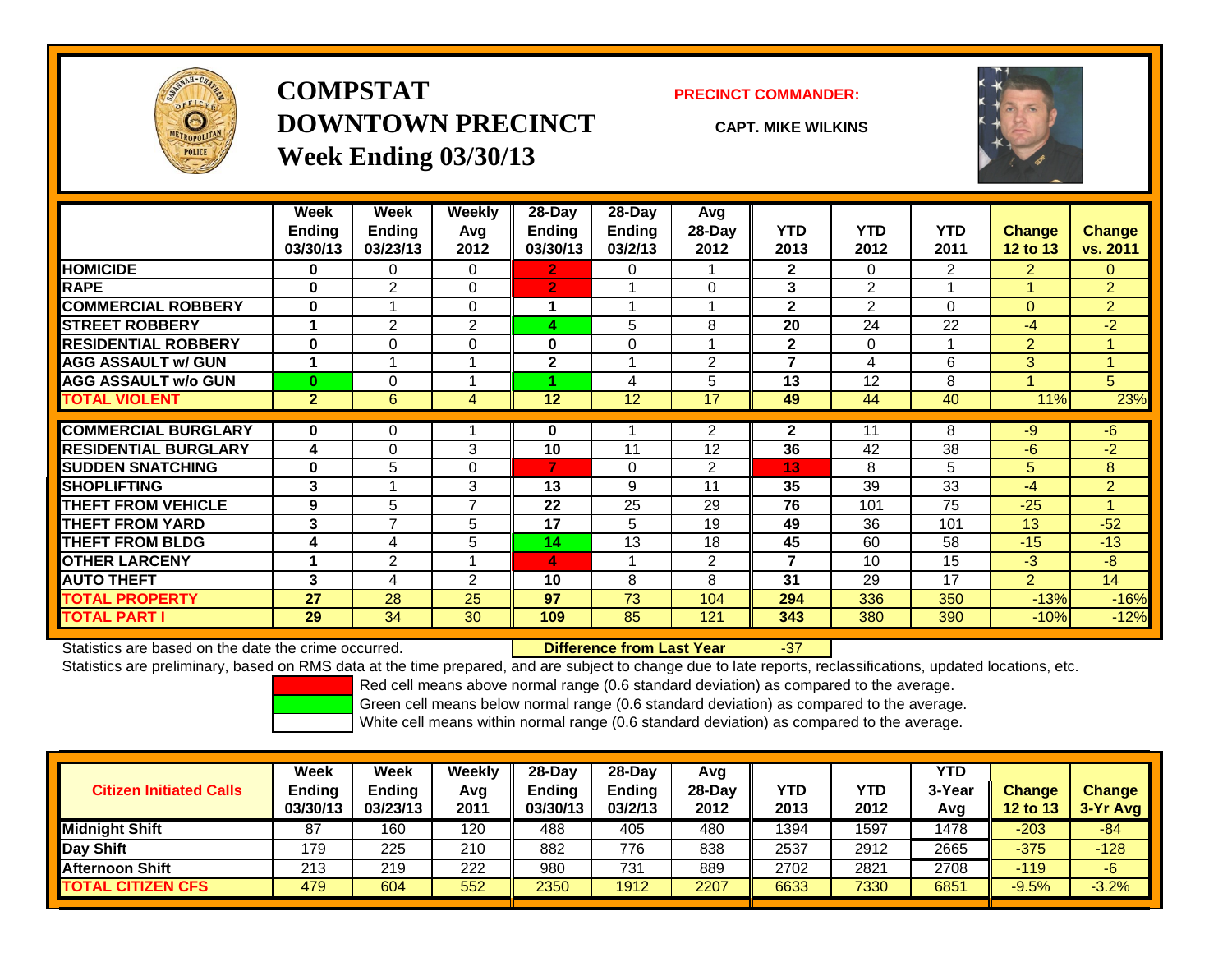

# **COMPSTATCENTRAL PRECINCT CAPT. DEVONN ADAMSWeek Ending 03/30/13**

**PRECINCT COMMANDER:**



|                             | Week<br><b>Ending</b><br>03/30/13 | Week<br><b>Ending</b><br>03/23/13 | <b>Weekly</b><br>Avg<br>2012 | 28-Day<br>Endina<br>03/30/13 | 28-Day<br><b>Endina</b><br>03/2/13 | Avg<br>28-Day<br>2012 | <b>YTD</b><br>2013 | <b>YTD</b><br>2012 | <b>YTD</b><br>2011 | <b>Change</b><br>12 to 13 | <b>Change</b><br>vs. 2011 |
|-----------------------------|-----------------------------------|-----------------------------------|------------------------------|------------------------------|------------------------------------|-----------------------|--------------------|--------------------|--------------------|---------------------------|---------------------------|
| <b>HOMICIDE</b>             |                                   | 0                                 | 0                            |                              | $\Omega$                           |                       |                    | 2                  | 0                  | -1                        |                           |
| <b>RAPE</b>                 | 0                                 | 0                                 | $\Omega$                     | $\bf{0}$                     | $\Omega$                           | $\Omega$              |                    | $\Omega$           | $\overline{2}$     |                           | -1                        |
| <b>COMMERCIAL ROBBERY</b>   | 4                                 | 0                                 | $\Omega$                     |                              | $\Omega$                           | $\overline{2}$        | $\mathbf{3}$       | 3                  | $\overline{2}$     | $\mathbf{0}$              |                           |
| <b>STREET ROBBERY</b>       | $\mathbf{2}$                      | 3                                 | $\overline{2}$               | 7                            | 4                                  | $\overline{ }$        | 18                 | 15                 | 30                 | 3                         | $-12$                     |
| <b>RESIDENTIAL ROBBERY</b>  | $\bf{0}$                          |                                   | $\Omega$                     |                              | $\Omega$                           | $\Omega$              | $\mathbf{2}$       | $\Omega$           |                    | $\overline{2}$            |                           |
| <b>AGG ASSAULT w/ GUN</b>   | $\bf{0}$                          | 0                                 |                              | 3                            | 4                                  | 4                     | 13                 | 9                  | 10                 | 4                         | 3                         |
| <b>AGG ASSAULT w/o GUN</b>  |                                   | 0                                 |                              | 3                            | 6                                  | 3                     | 16                 | 9                  | 9                  | $\overline{7}$            | $\overline{7}$            |
| <b>TOTAL VIOLENT</b>        | 5                                 | 4                                 | 4                            | 16                           | 14                                 | 16                    | 54                 | 38                 | 54                 | 42%                       | 0%                        |
|                             |                                   |                                   |                              |                              |                                    |                       |                    |                    |                    |                           |                           |
| <b>COMMERCIAL BURGLARY</b>  | $\mathbf{2}$                      |                                   |                              | 6                            | 5                                  | 4                     | 12                 | 12                 | 27                 | $\Omega$                  | $-15$                     |
| <b>RESIDENTIAL BURGLARY</b> | 7                                 | 9                                 | 10                           | 33                           | 36                                 | 39                    | 109                | 111                | 110                | $-2$                      | $-1$                      |
| <b>SUDDEN SNATCHING</b>     | $\bf{0}$                          | 0                                 | $\mathbf 0$                  | 0                            | 2                                  | 1                     | 4                  | 3                  | 8                  |                           | $-4$                      |
| <b>SHOPLIFTING</b>          | 5                                 |                                   |                              | 13                           | $\overline{7}$                     | 4                     | 30                 | 8                  | 16                 | 22                        | 14                        |
| <b>THEFT FROM VEHICLE</b>   | $\overline{2}$                    | 7                                 | 9                            | 16                           | 16                                 | 35                    | 76                 | 115                | 103                | $-39$                     | $-27$                     |
| <b>THEFT FROM YARD</b>      | 3                                 |                                   | 5                            | 4                            | 11                                 | 20                    | 29                 | 56                 | 108                | $-27$                     | $-79$                     |
| <b>THEFT FROM BLDG</b>      | 6                                 |                                   | 3                            | 11                           | 17                                 | 12                    | 43                 | 54                 | 67                 | $-11$                     | $-24$                     |
| <b>OTHER LARCENY</b>        | $\bf{0}$                          | $\overline{2}$                    | 0                            | $\mathbf 2$                  | 5                                  | 1                     | 8                  | $\overline{7}$     | 10                 |                           | $-2$                      |
| <b>AUTO THEFT</b>           | 3                                 | 3                                 | 3                            | 11                           | 8                                  | 12                    | 34                 | 36                 | 38                 | $-2$                      | $-4$                      |
| <b>TOTAL PROPERTY</b>       | 28                                | 25                                | 32                           | 96                           | 107                                | 128                   | 345                | 402                | 487                | $-14%$                    | $-29%$                    |
| <b>TOTAL PART I</b>         | 33                                | 29                                | 36                           | 112                          | 121                                | 145                   | 399                | 440                | 541                | $-9%$                     | $-26%$                    |

Statistics are based on the date the crime occurred. **Difference from Last Year** 

-41

Statistics are preliminary, based on RMS data at the time prepared, and are subject to change due to late reports, reclassifications, updated locations, etc.

Red cell means above normal range (0.6 standard deviation) as compared to the average.

Green cell means below normal range (0.6 standard deviation) as compared to the average.

| <b>Citizen Initiated Calls</b> | Week<br><b>Ending</b><br>03/30/13 | Week<br>Ending<br>03/23/13 | Weekly<br>Avg<br>2011 | $28-Day$<br><b>Ending</b><br>03/30/13 | 28-Dav<br><b>Ending</b><br>03/2/13 | Avg<br>$28-Day$<br>2012 | <b>YTD</b><br>2013 | <b>YTD</b><br>2012 | <b>YTD</b><br>3-Year<br>Avg | <b>Change</b><br><b>12 to 13</b> | <b>Change</b><br>$3-Yr$ Avg |
|--------------------------------|-----------------------------------|----------------------------|-----------------------|---------------------------------------|------------------------------------|-------------------------|--------------------|--------------------|-----------------------------|----------------------------------|-----------------------------|
| <b>Midnight Shift</b>          |                                   | 87                         | 116                   | 342                                   | 431                                | 463                     | 1252               | 1486               | 1368                        | $-234$                           | $-116$                      |
| <b>Day Shift</b>               | 235                               | 221                        | 269                   | 934                                   | 950                                | 1078                    | 2979               | 3467               | 3017                        | $-488$                           | $-38$                       |
| <b>Afternoon Shift</b>         | 265                               | 220                        | 291                   | 1025                                  | 998                                | 1163                    | 3186               | 3602               | 3402                        | $-416$                           | $-216$                      |
| <b>TOTAL CITIZEN CFS</b>       | 574                               | 528                        | 676                   | 2301                                  | 2379                               | 2704                    | 7417               | 8555               | 7786                        | $-13.3%$                         | $-4.7%$                     |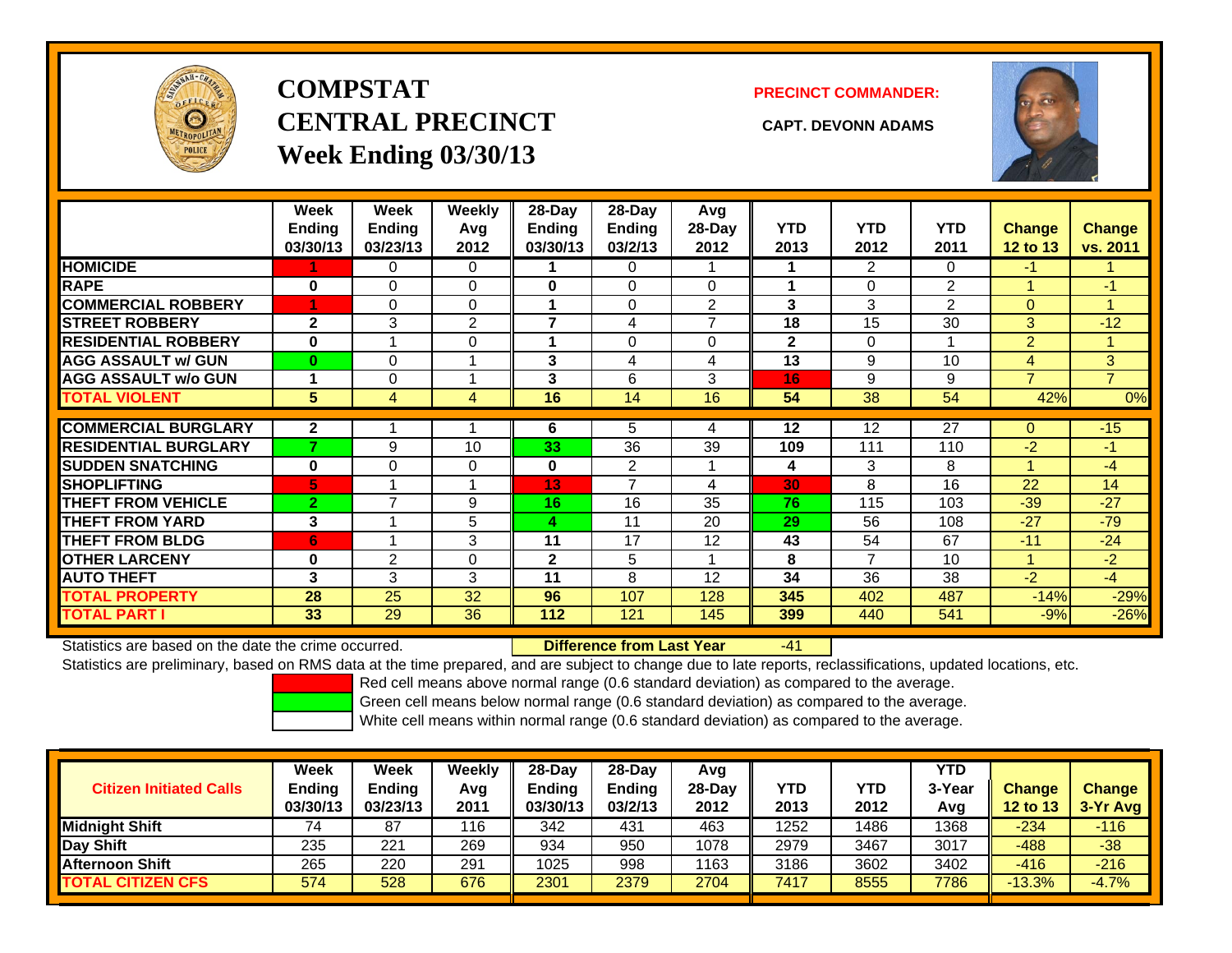

# **COMPSTATSOUTHSIDE PRECINCT CAPT. DEAN FAGERSTROMWeek Ending 03/30/13**

### **PRECINCT COMMANDER:**



|                             | Week<br><b>Ending</b><br>03/30/13 | Week<br><b>Ending</b><br>03/23/13 | Weekly<br>Avg<br>2012 | 28-Day<br><b>Ending</b><br>03/30/13 | $28-Day$<br><b>Ending</b><br>03/2/13 | Avg<br>28-Day<br>2012 | <b>YTD</b><br>2013 | <b>YTD</b><br>2012 | <b>YTD</b><br>2011 | <b>Change</b><br>12 to 13 | <b>Change</b><br>vs. 2011 |
|-----------------------------|-----------------------------------|-----------------------------------|-----------------------|-------------------------------------|--------------------------------------|-----------------------|--------------------|--------------------|--------------------|---------------------------|---------------------------|
| <b>HOMICIDE</b>             | 0                                 | 0                                 | 0                     | 0                                   | 0                                    | 0                     | $\mathbf{2}$       | 0                  | 3                  | $\overline{2}$            | $\bullet$                 |
| <b>RAPE</b>                 |                                   | $\Omega$                          | 0                     |                                     | $\Omega$                             | $\Omega$              | $\mathbf{2}$       |                    | 2                  |                           | $\Omega$                  |
| <b>COMMERCIAL ROBBERY</b>   | 0                                 |                                   |                       | $\mathbf{2}$                        | 0                                    | 3                     | 3                  | $\overline{7}$     | 2                  | -4                        | 4                         |
| <b>STREET ROBBERY</b>       | $\bf{0}$                          |                                   | $\overline{A}$        | $\mathbf{2}$                        |                                      | 4                     | 4                  | 9                  | 15                 | $-5$                      | $-11$                     |
| <b>RESIDENTIAL ROBBERY</b>  | $\bf{0}$                          | $\Omega$                          | $\Omega$              | $\bf{0}$                            |                                      |                       | 4                  | $\overline{2}$     | 3                  | $-1$                      | $-2$                      |
| <b>AGG ASSAULT w/ GUN</b>   | $\bf{0}$                          | 0                                 | $\Omega$              | 1                                   | 2                                    |                       | 5                  | 2                  | 2                  | 3                         | 3                         |
| <b>AGG ASSAULT w/o GUN</b>  |                                   | $\Omega$                          |                       | 5                                   | 6                                    | 2                     | 13                 | 6                  | 3                  | $\overline{7}$            | 10 <sup>1</sup>           |
| <b>TOTAL VIOLENT</b>        | $\overline{2}$                    | $\overline{2}$                    | 3                     | 11                                  | 10                                   | 12                    | 30                 | 27                 | 30                 | 11%                       | 0%                        |
| <b>COMMERCIAL BURGLARY</b>  | $\bf{0}$                          |                                   |                       |                                     | $\overline{2}$                       | 6                     | ۰,                 | 27                 | 9                  | $-20$                     | $-2$                      |
| <b>RESIDENTIAL BURGLARY</b> | 6                                 | 3                                 | 8                     | 26                                  | 27                                   | 31                    | 93                 | 95                 | 84                 | $-2$                      | 9                         |
| <b>SUDDEN SNATCHING</b>     | $\bf{0}$                          | $\Omega$                          | $\Omega$              | 1                                   |                                      |                       | $\mathbf{2}$       | 4                  | $\Omega$           | $-2$                      | $\overline{2}$            |
| <b>SHOPLIFTING</b>          | 11                                | 12                                | 14                    | 49                                  | 49                                   | 57                    | 144                | 194                | 204                | $-50$                     | $-60$                     |
| <b>THEFT FROM VEHICLE</b>   | 13                                | 5                                 | 8                     | 30                                  | 15                                   | 33                    | 118                | 67                 | 62                 | 51                        | 56                        |
| <b>THEFT FROM YARD</b>      | $\mathbf{2}$                      | $\Omega$                          | 3                     | 5.                                  | 3                                    | 13                    | 20                 | 52                 | 42                 | $-32$                     | $-22$                     |
| <b>THEFT FROM BLDG</b>      | 3                                 | $\Omega$                          | 5                     | 13                                  | 11                                   | 19                    | 41                 | 66                 | 56                 | $-25$                     | $-15$                     |
| <b>OTHER LARCENY</b>        | $\overline{2}$                    | 2                                 | $\Omega$              | 8                                   | $\overline{ }$                       | 2                     | 17                 | 6                  | 3                  | 11                        | 14                        |
| <b>AUTO THEFT</b>           | 3                                 | 3                                 | 3                     | 11                                  | $\overline{ }$                       | 13                    | 33                 | 30                 | 23                 | 3                         | 10 <sup>1</sup>           |
| <b>TOTAL PROPERTY</b>       | 40                                | 26                                | 43                    | 144                                 | 122                                  | 173                   | 475                | 541                | 483                | $-12%$                    | $-2%$                     |
| <b>TOTAL PART I</b>         | 42                                | 28                                | 46                    | 155                                 | 132                                  | 185                   | 505                | 568                | 513                | $-11%$                    | $-2%$                     |

Statistics are based on the date the crime occurred. **Difference from Last Year** 

### r -63

Statistics are preliminary, based on RMS data at the time prepared, and are subject to change due to late reports, reclassifications, updated locations, etc.

Red cell means above normal range (0.6 standard deviation) as compared to the average.

Green cell means below normal range (0.6 standard deviation) as compared to the average.

| <b>Citizen Initiated Calls</b> | Week<br><b>Ending</b><br>03/30/13 | Week<br><b>Ending</b><br>03/23/13 | Weekly<br>Avg<br>2011 | $28-Day$<br><b>Ending</b><br>03/30/13 | 28-Day<br><b>Ending</b><br>03/2/13 | Avg<br>28-Dav<br>2012 | YTD<br>2013 | YTD<br>2012 | <b>YTD</b><br>3-Year<br>Avg | <b>Change</b><br><b>12 to 13</b> | <b>Change</b><br>$3-Yr$ Avg |
|--------------------------------|-----------------------------------|-----------------------------------|-----------------------|---------------------------------------|------------------------------------|-----------------------|-------------|-------------|-----------------------------|----------------------------------|-----------------------------|
| <b>Midnight Shift</b>          | 82                                | 92                                | 91                    | 345                                   | 327                                | 363                   | 997         | 158         | 1083                        | -161                             | $-86$                       |
| Day Shift                      | 218                               | 201                               | 239                   | 879                                   | 922                                | 956                   | 2791        | 3311        | 3017                        | $-520$                           | $-226$                      |
| <b>Afternoon Shift</b>         | 261                               | 252                               | 253                   | 978                                   | 829                                | 1012                  | 2877        | 3166        | 2986                        | $-289$                           | $-109$                      |
| <b>TOTAL CITIZEN CFS</b>       | 561                               | 545                               | 583                   | 2202                                  | 2078                               | 2330                  | 6665        | 7635        | 7086                        | $-12.7%$                         | $-5.9%$                     |
|                                |                                   |                                   |                       |                                       |                                    |                       |             |             |                             |                                  |                             |